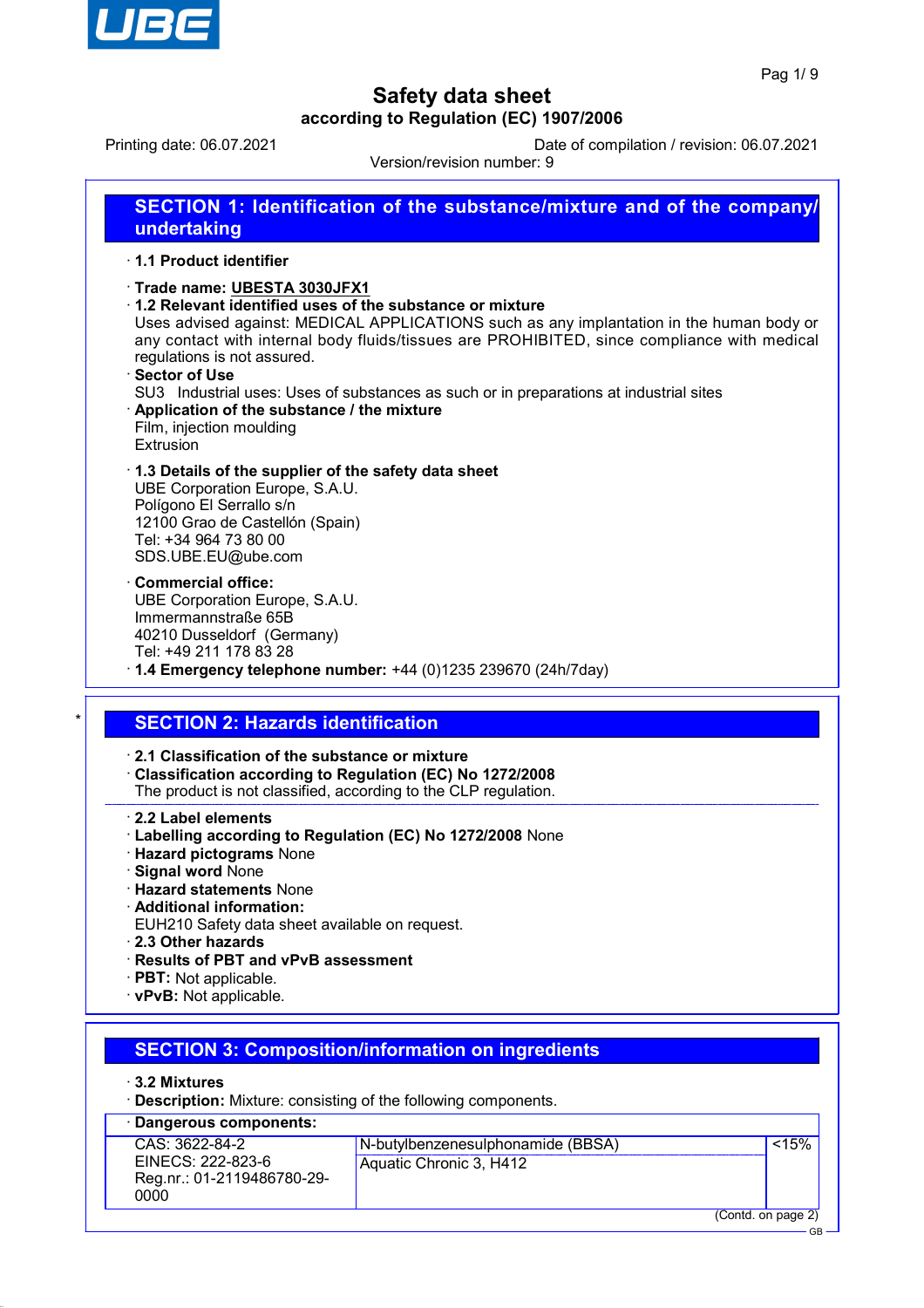

Printing date: 06.07.2021 Date of compilation / revision: 06.07.2021

Version/revision number: 9

**Trade name: UBESTA 3030JFX1**

| · Non dangerous components |      |
|----------------------------|------|
| 24937-16-4 Polyamide 12    | -83% |
| Others                     | 2%   |

· **Additional information:** For the wording of the listed hazard phrases refer to section 16.

### **SECTION 4: First aid measures**

#### · **4.1 Description of first aid measures**

#### · **General information:**

Immediately remove any clothing soiled by the product. Take affected persons out into the fresh air. Seek medical treatment. · **After inhalation:**

If exposed to vapors from heating and molding material , remove to fresh air .

If symptoms, coughing and discomfort in nose and throat remain, get medical attention.

### · **After skin contact:**

Immediately wash with water and soap and rinse thoroughly.

If redness, itching or burning sensation develops, get medical attention.

After contact with the molten product, cool rapidly with cold water.

Do not pull solidified product off the skin.

Seek medical treatment.

· **After eye contact:**

Immediately flush exposed area with copious amounts of water for at least 15 minutes. If redness, itching or burning sensation develops, do not rub eyes and immediately get medical attention.

#### · **After swallowing:** Rinse out mouth and then drink plenty of water.

Do not induce vomiting; call for medical help immediately.

· **4.2 Most important symptoms and effects, both acute and delayed** At molten state, expected to cause burns to skin.

Irreversible dermatitis will occur if you do not wash affected skin immediately and thoroughly.

· **4.3 Indication of any immediate medical attention and special treatment needed**

Treatment: Treat according to symptoms (decontamination, vital functions), no known specific antidote.

## **SECTION 5: Firefighting measures**

- · **5.1 Extinguishing media**
- · **Suitable extinguishing agents:**
- **Water**
- Fire-extinguishing powder
- Carbon dioxide

Use fire extinguishing methods suitable to surrounding conditions.

- · **For safety reasons unsuitable extinguishing agents:** Not known
- · **5.2 Special hazards arising from the substance or mixture** In case of fire, the following can be released: Carbon monoxide (CO) Carbon Dioxide (CO2) Under certain fire conditions, traces of other toxic gases cannot be excluded, e.g.:
- Hydrogen cyanide (HCN)

Ammonia (NH3)

(Contd. on page 3)

GB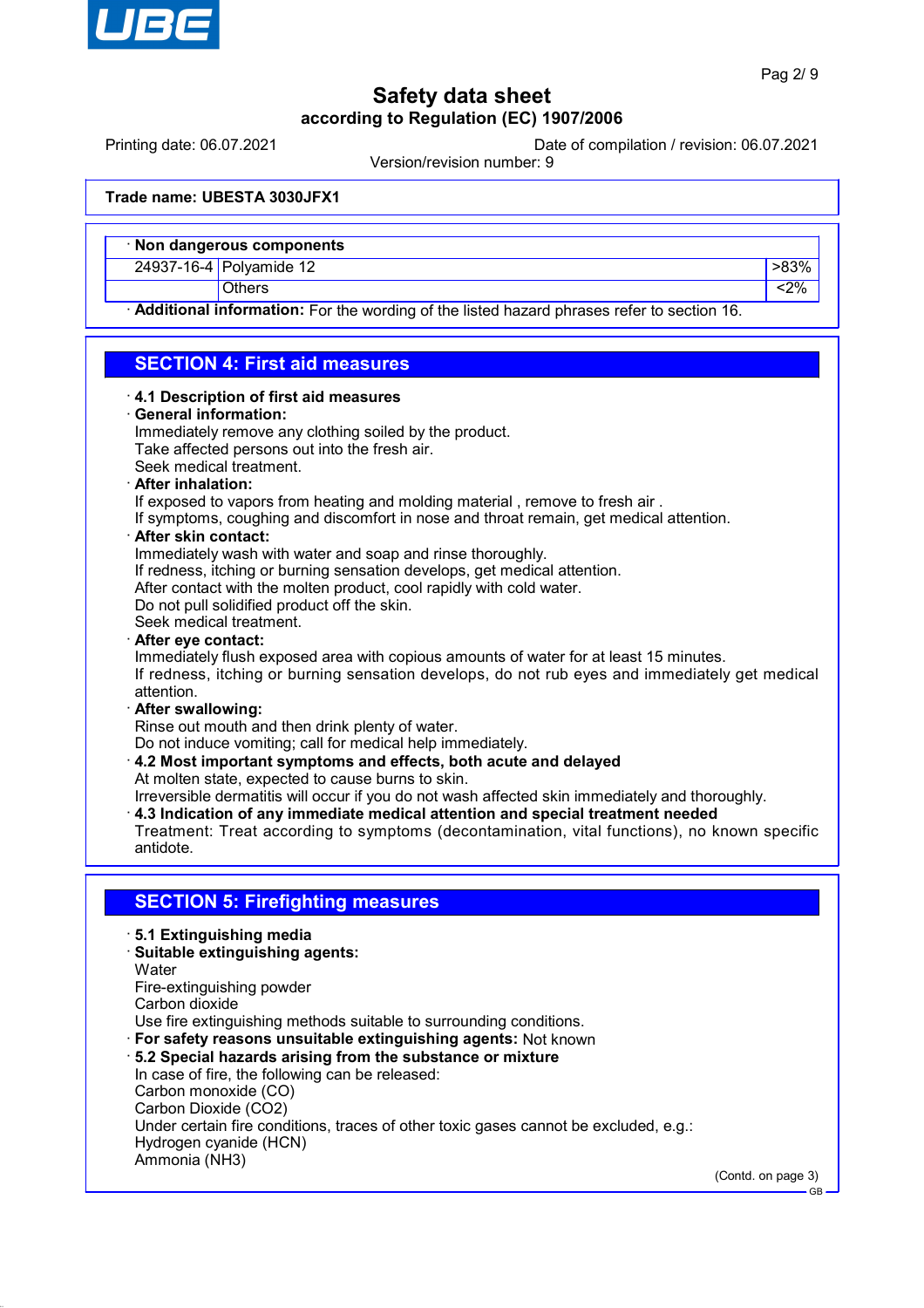

Printing date: 06.07.2021 Date of compilation / revision: 06.07.2021

Version/revision number: 9

**Trade name: UBESTA 3030JFX1**

· **5.3 Advice for firefighters**

· **Protective equipment:**

Firefighters should wear appropriate protective equipment

Wear self-contained respiratory protective device.

· **Additional information** Cool endangered receptacles with water spray.

### **SECTION 6: Accidental release measures**

- · **6.1 Personal precautions, protective equipment and emergency procedures** Stop leak if you can do so without risk Remove combustible materials Ensure adequate ventilation Use personal protective equipment as indicated in paragraph 8
- · **6.2 Environmental precautions:** Do not allow to enter sewers/ surface or ground water.
- · **6.3 Methods and material for containment and cleaning up:**

Sweep up to prevent slipping on polymer pellets Send for recovery or disposal in suitable receptacles. Dispose contaminated material as waste according to item 13.

· **6.4 Reference to other sections** See Section 7 for information on safe handling. See Section 8 for information on personal protection equipment. See Section 13 for disposal information.

## **SECTION 7: Handling and storage**

· **7.1 Precautions for safe handling** Keep away from foodstuffs, beverages and feed. Do not eat, drink, smoke or sniff while working. Immediately remove all soiled and contaminated clothing Wash hands before breaks and at the end of work. Melted state: Avoid skin contact with the liquefied material. Avoid breathing dust/fume/vapours.

· **Information about fire - and explosion protection:** Protect against electrostatic charges.

### · **7.2 Conditions for safe storage, including any incompatibilities**

· **Storage:**

· **Requirements to be met by storerooms and receptacles:**

Store in cool, dry conditions in well sealed receptacles.

- · **Information about storage in one common storage facility:** Not required.
- · **Further information about storage conditions:** Protect from heat and direct sunlight.
- · **7.3 Specific end use(s)**
- No further relevant information available.

See item 1.2

## **SECTION 8: Exposure controls/personal protection**

- · **8.1 Control parameters**
- · **Ingredients with limit values that require monitoring at the workplace:** The product does not contain any relevant quantities of materials with critical values that have to be monitored at the workplace.

(Contd. on page 4) GB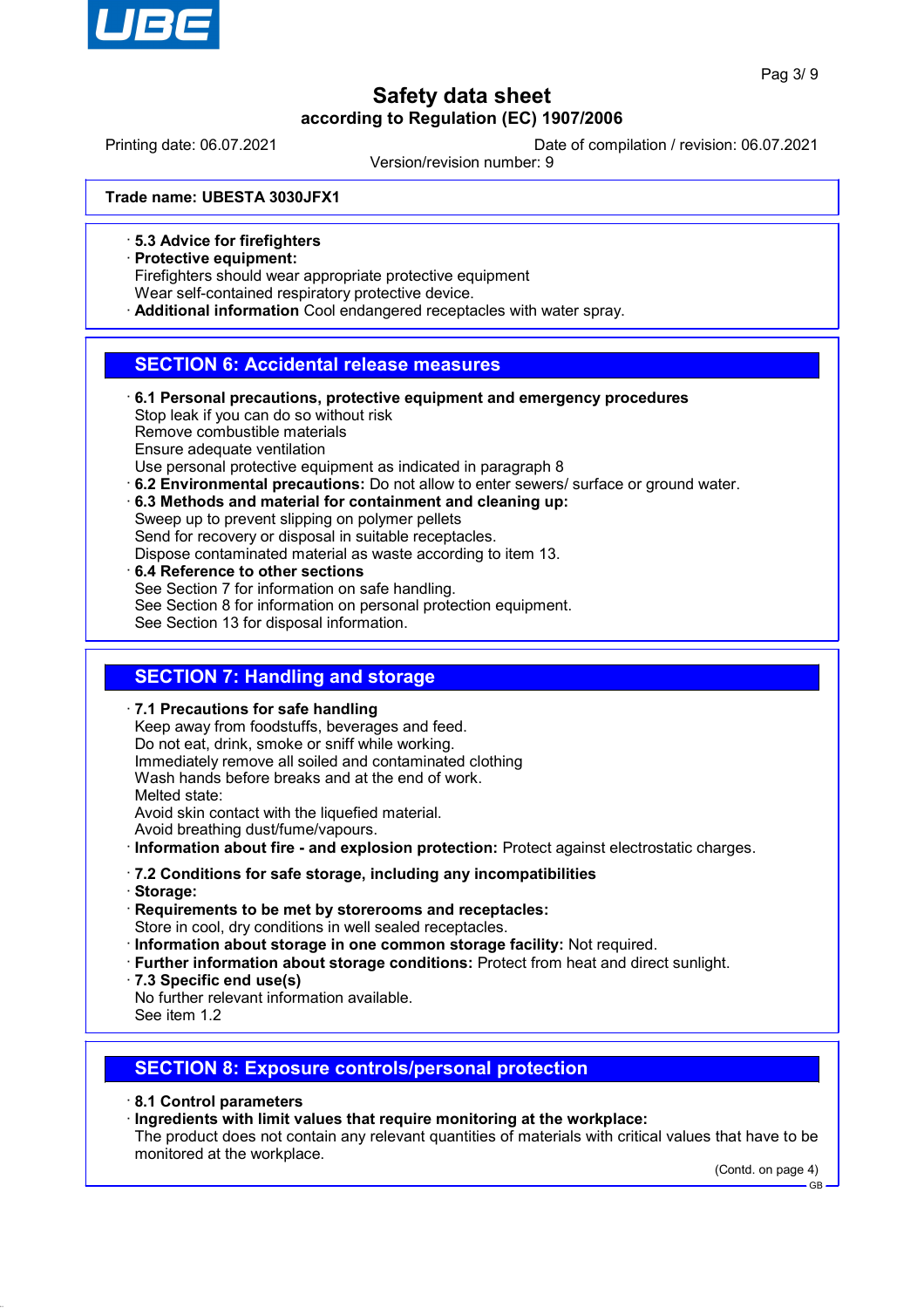

Printing date: 06.07.2021 Date of compilation / revision: 06.07.2021

Version/revision number: 9

**Trade name: UBESTA 3030JFX1**

| Inhalative DNEL (Long-term exposure - systemic effects) 2.5 mg/m3                                                                                           |                                                                                                                                                                                                                                         |  |  |  |
|-------------------------------------------------------------------------------------------------------------------------------------------------------------|-----------------------------------------------------------------------------------------------------------------------------------------------------------------------------------------------------------------------------------------|--|--|--|
| · DNEL (general population)                                                                                                                                 |                                                                                                                                                                                                                                         |  |  |  |
| 3622-84-2 N-butylbenzenesulphonamide (BBSA)                                                                                                                 |                                                                                                                                                                                                                                         |  |  |  |
| DNEL(Systemic effects-Long-term)<br>0.26 mg/Kg bw/day<br>Oral                                                                                               |                                                                                                                                                                                                                                         |  |  |  |
| $0.45$ mg/m <sup>3</sup><br>Inhalative DNEL (Systemic effects-Long-term exposure)                                                                           |                                                                                                                                                                                                                                         |  |  |  |
| · PNECs                                                                                                                                                     |                                                                                                                                                                                                                                         |  |  |  |
| 3622-84-2 N-butylbenzenesulphonamide (BBSA)                                                                                                                 |                                                                                                                                                                                                                                         |  |  |  |
| PNEC(fresh water)                                                                                                                                           | $0.037$ mg/L                                                                                                                                                                                                                            |  |  |  |
| PNEC (marine water)                                                                                                                                         | 0.0037 mg/L                                                                                                                                                                                                                             |  |  |  |
| PNEC (intermittent release)                                                                                                                                 | 0.37 mg/L                                                                                                                                                                                                                               |  |  |  |
| PNEC (soil)                                                                                                                                                 | 0.091 mg/kg d.w                                                                                                                                                                                                                         |  |  |  |
| PNEC (STP)                                                                                                                                                  | 60 mg/L                                                                                                                                                                                                                                 |  |  |  |
| PNEC (Sediment (freshwater))                                                                                                                                | 0.563 mg/Kg sed                                                                                                                                                                                                                         |  |  |  |
| PNEC (sediment (marine water)) 0.056 mg/kg sed                                                                                                              | Additional information: The lists valid during the making were used as basis.                                                                                                                                                           |  |  |  |
| Adequate ventilation should be maintained at handing.                                                                                                       | Additionally, local exhaust ventilation recommended at melting process.<br>· Individual protection measures, such as personal protective equipment                                                                                      |  |  |  |
| · General protective and hygienic measures:<br>· Respiratory protection:<br>Not necessary if room is well-ventilated.<br>· Hand protection<br>Molten state: | The usual precautionary measures are to be adhered to when handling chemicals.<br>Use suitable respiratory protective device in case of insufficient ventilation.<br>Wear a respirator conforming to EN140 at least with Type A filter. |  |  |  |
| Protective gloves                                                                                                                                           |                                                                                                                                                                                                                                         |  |  |  |
| Heat protection gloves<br>Material of gloves Leather gloves<br><b>Eye/face protection</b>                                                                   |                                                                                                                                                                                                                                         |  |  |  |
| Safety glasses                                                                                                                                              |                                                                                                                                                                                                                                         |  |  |  |

· **Environmental exposure controls** Prevent the material from spreading into the environment.

(Contd. on page 5)

 $-$ GB $-$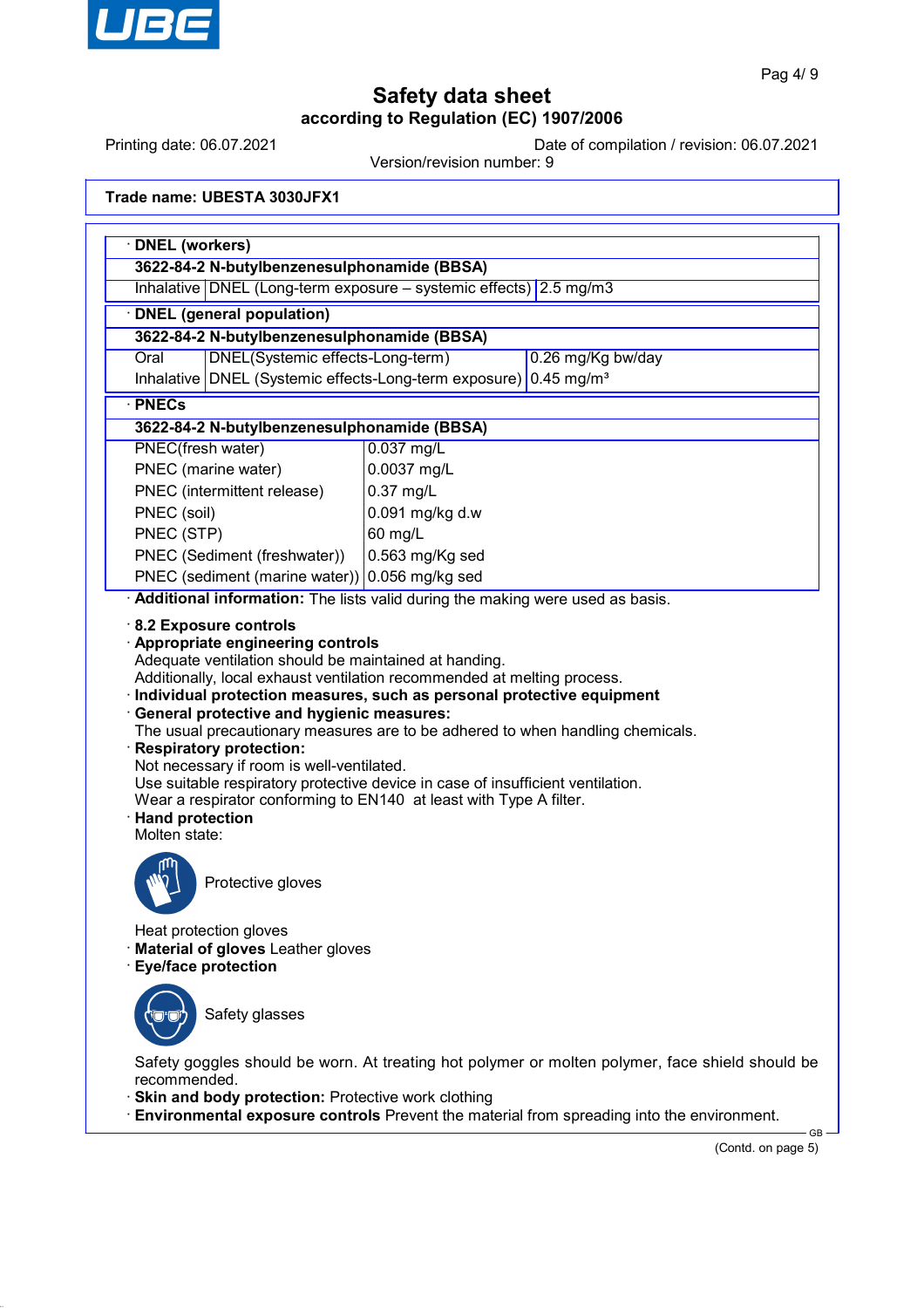

Printing date: 06.07.2021 Date of compilation / revision: 06.07.2021

Version/revision number: 9

**Trade name: UBESTA 3030JFX1**

| <b>SECTION 9: Physical and chemical properties</b>        |                                                |  |
|-----------------------------------------------------------|------------------------------------------------|--|
| 9.1 Information on basic physical and chemical properties |                                                |  |
| <b>General Information</b>                                |                                                |  |
| · Colour:                                                 | <b>White</b>                                   |  |
| · Odour:                                                  | Light                                          |  |
| Odour threshold:                                          | Not applicable                                 |  |
| · Melting point/freezing point:                           | $-30$ °C (BBSA)                                |  |
|                                                           | Not determined for mixture.                    |  |
| <b>Boiling point or initial boiling point and</b>         |                                                |  |
| boiling range                                             | 314 °C (a 1013 hPa (BBSA))                     |  |
| · Flammability                                            | Not determined for mixture.                    |  |
|                                                           | BBSA:                                          |  |
|                                                           | Product is not flammable.                      |  |
| <b>Lower and upper explosion limit</b>                    |                                                |  |
| · Lower:                                                  | Product does not present an explosion hazard.  |  |
| · Upper:                                                  | Product does not present an explosion hazard.  |  |
| · Flash point:                                            | >200 °C (Closed cup (BBSA))                    |  |
| · Auto-ignition temperature:                              | Not determined for mixture.                    |  |
|                                                           | <b>BBSA:</b>                                   |  |
|                                                           | No exam necessary because the flash point goes |  |
|                                                           | above 200 °C.                                  |  |
| <b>Decomposition temperature:</b>                         | Not determined for mixture.                    |  |
| ∙ pH                                                      | 7.5-8.5 (BBSA)                                 |  |
|                                                           | Not applicable because it is a solid mixture   |  |
| · Viscosity:                                              |                                                |  |
| · Kinematic viscosity                                     | Not applicable because it is a solid mixture   |  |
| Dynamic at 20 °C:                                         | 180 mPas (BBSA)                                |  |
| · Solubility                                              |                                                |  |
| · water:                                                  | Not miscible or difficult to mix.              |  |
| · Partition coefficient n-octanol/water (log              |                                                |  |
| value) at 20 °C<br>Vapour pressure at 20 °C:              | 2.05 log POW (BBSA)<br>0.0397 mPa (BBSA)       |  |
| Density and/or relative density                           |                                                |  |
| Density:                                                  | Not determined for mixture.                    |  |
| · Relative density at 20 °C                               | 1.15 $g/cm3$ (BBSA)                            |  |
|                                                           | Not determined for mixture.                    |  |
| · Vapour density                                          | Not applicable because it is a solid mixture   |  |
|                                                           |                                                |  |
| 9.2 Other information                                     | No further relevant information available.     |  |
| · Appearance:                                             |                                                |  |
| · Form:                                                   | <b>Pellets</b>                                 |  |
| Important information on protection of health             |                                                |  |
| and environment, and on safety.                           |                                                |  |
| · Ignition temperature                                    | Not determined for mixture.                    |  |
| <b>Explosive properties:</b>                              | Product does not present an explosion hazard.  |  |
| <b>Freezing point</b>                                     | Not oxidising. (BBSA)                          |  |
| <b>Oxidising properties</b><br><b>Evaporation rate</b>    | Not applicable because it is a solid mixture   |  |
|                                                           |                                                |  |
| · Information with regard to physical hazard              |                                                |  |
| classes                                                   |                                                |  |
| <b>Explosives</b>                                         | None                                           |  |
| · Flammable gases                                         | None                                           |  |
|                                                           |                                                |  |

GB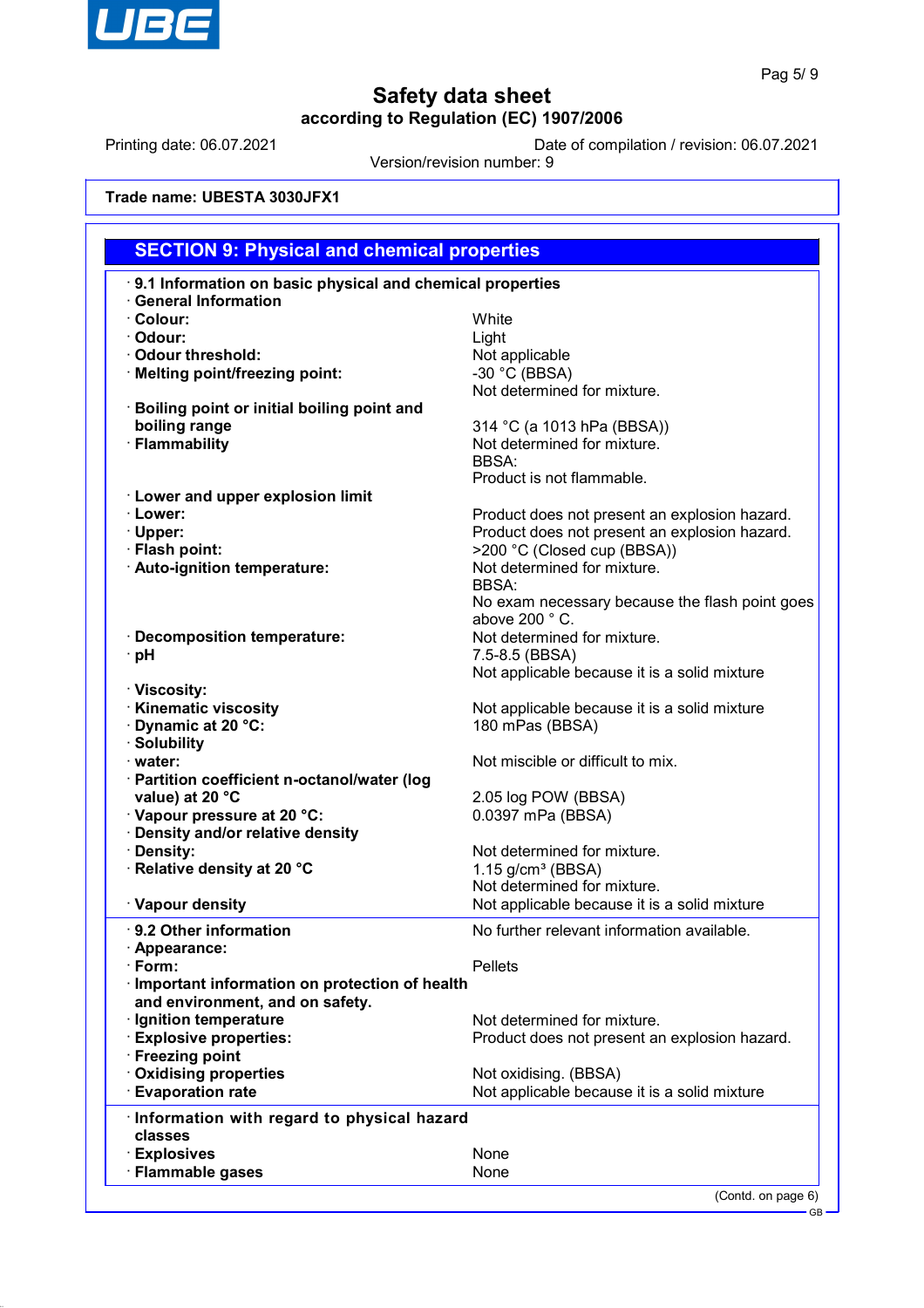

Printing date: 06.07.2021 Date of compilation / revision: 06.07.2021

Version/revision number: 9

**Trade name: UBESTA 3030JFX1**

| · Aerosols                                    | None                |
|-----------------------------------------------|---------------------|
| <b>Oxidising gases</b>                        | None                |
| <b>Gases under pressure</b>                   | <b>None</b>         |
| · Flammable liquids                           | <b>None</b>         |
| · Flammable solids                            | <b>None</b>         |
| $\cdot$ Self-reactive substances and mixtures | None                |
| · Pyrophoric liquids                          | None                |
| · Pyrophoric solids                           | None                |
| · Self-heating substances and mixtures        | None                |
| · Substances and mixtures, which emit         |                     |
| flammable gases in contact with water         | None                |
| <b>Oxidising liquids</b>                      | None                |
| <b>Oxidising solids</b>                       | None                |
| <b>Organic peroxides</b>                      | None                |
| Corrosive to metals                           | None                |
| · Desensitised explosives                     | None                |
| · Molecular mass                              | (BBSA): 213,3 g/mol |

### **SECTION 10: Stability and reactivity**

#### · **10.1 Reactivity**

- As BBSA: Thermal decomposition can lead to the escape of irritating gases and vapours.
- · **10.2 Chemical stability** The product is stable if stored and handled as prescribed/indicated
- · **Thermal decomposition / conditions to be avoided:** Stable at environment temperature.

No decomposition if used and stored according to specifications.

- · **10.3 Possibility of hazardous reactions** No dangerous reactions known.
- · **10.4 Conditions to avoid**

Avoid heat, flames, sparks and other sources of ignition.

- Avoid high temperature
- · **10.5 Incompatible materials:** Oxidizing agents, acids, bases and reactive agents.
- · **10.6 Hazardous decomposition products:**
- Carbon monoxide
- Carbon dioxide

Hydrogen cyanide (prussic acid)

- Ammonia
- · **Additional information:**

As BBSA: On burning: release of toxic and corrosive gases/vapours (sulphur oxides).

## **SECTION 11: Toxicological information**

- · **11.1 Information on hazard classes as defined in Regulation (EC) No 1272/2008**
- · **Acute toxicity** Based on available data, the classification criteria are not met.

|        | <b>LD/LC50 values relevant for classification:</b> |                                         |  |
|--------|----------------------------------------------------|-----------------------------------------|--|
|        | 3622-84-2 N-butylbenzenesulphonamide (BBSA)        |                                         |  |
| Oral   | LD50                                               | $2,070$ mg/kg (rat)                     |  |
| Dermal | LD50                                               | $\vert$ >2,000 mg/kg (rat)              |  |
|        |                                                    | Inhalative LC50/4 h $>4.066$ mg/l (rat) |  |
|        |                                                    | (Contd. on page 7)                      |  |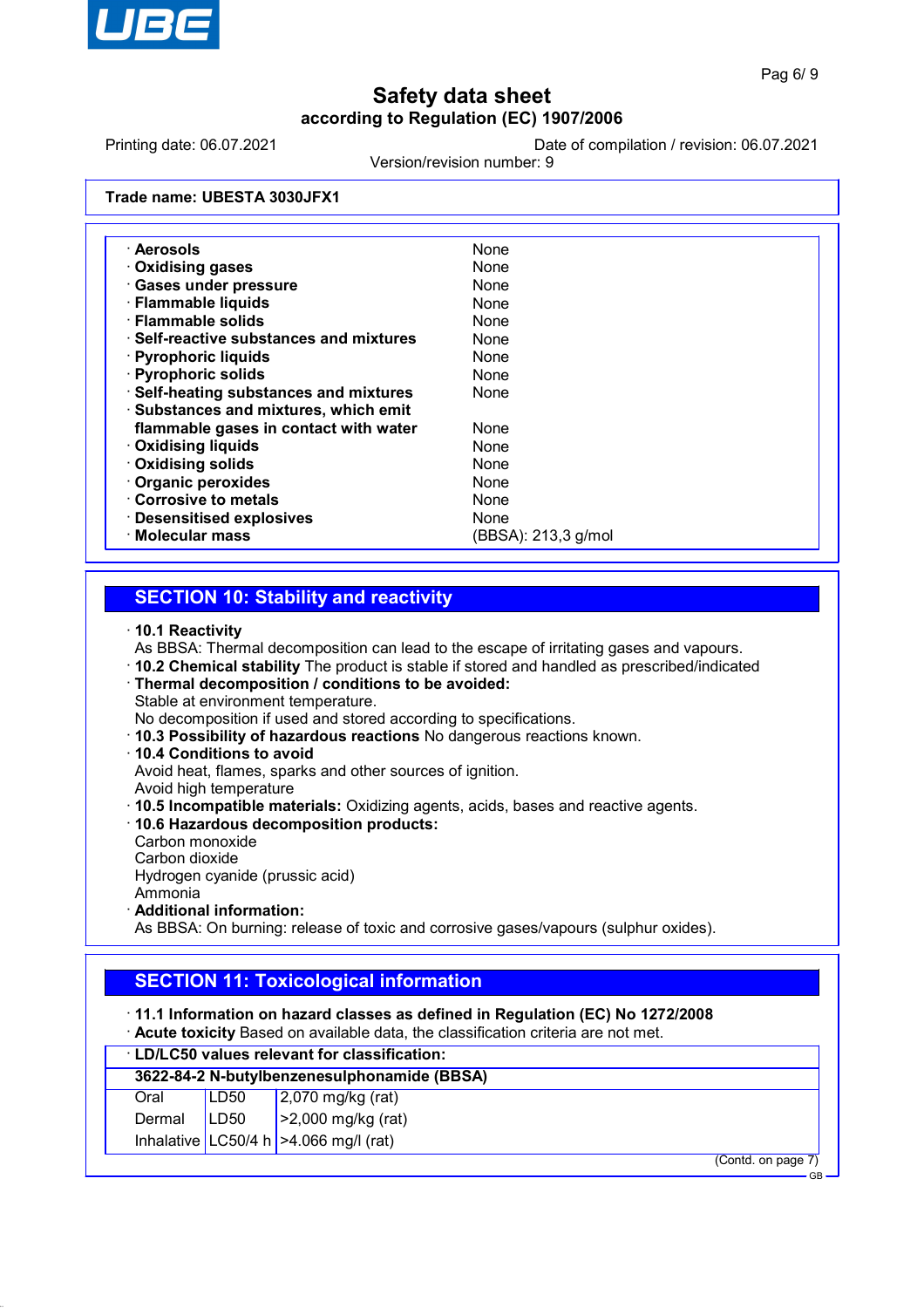

Printing date: 06.07.2021 Date of compilation / revision: 06.07.2021

Version/revision number: 9

**Trade name: UBESTA 3030JFX1**

· **Skin corrosion/irritation**

Based on available data, the classification criteria are not met.

BBSA: Not classified with the available data.

· **Serious eye damage/irritation**

Based on available data, the classification criteria are not met.

No further relevant information available.

- · **Respiratory or skin sensitisation** Based on available data, the classification criteria are not met.
- · **Germ cell mutagenicity** Based on available data, the classification criteria are not met.
- · **Carcinogenicity** Based on available data, the classification criteria are not met.
- · **Reproductive toxicity** Based on available data, the classification criteria are not met.
- · **STOT-single exposure** Based on available data, the classification criteria are not met.

· **STOT-repeated exposure** Based on available data, the classification criteria are not met.

- · **Aspiration hazard** Based on available data, the classification criteria are not met.
- · **Other information (about experimental toxicology):**
- Aspiration hazard: No further relevant information available.
- · **Additional toxicological information:**

· **Acute effects (acute toxicity, irritation and corrosivity)** No further relevant information available. · **Repeated dose toxicity**

Based on available data, the classification criteria are not met.

| 3622-84-2 N-butylbenzenesulphonamide (BBSA) |  |                                                            |
|---------------------------------------------|--|------------------------------------------------------------|
| Oral                                        |  | $\sqrt{180}$ NOEL $\sqrt{52}$ mg/kg (rat female) (90 dias) |
|                                             |  | 52 mg/kg (rat male) (90 dias)                              |
|                                             |  | Dermal NOAEL   > 1,000 mg/kg bw/day (rat) (28 dias)        |
| 11.2 Information on other hazards           |  |                                                            |
| <b>Endocrine disrupting properties</b>      |  |                                                            |
| None of the ingredients is listed.          |  |                                                            |

# **SECTION 12: Ecological information**

- · **12.1 Toxicity**
- · **Aquatic toxicity:**

## **3622-84-2 N-butylbenzenesulphonamide (BBSA)**

EC50(72h) 49 mg/L (Selenastrum capricornutum)

LC50 (96 h)  $|$  >38 mg/l (Danio rerio)

EC50 (48 h) 56 mg/l (daphnia magna)

· **12.2 Persistence and degradability** BBSA:

Not easily biodegradable · **12.3 Bioaccumulative potential**

BBSA: log Pow=2.01 (20-25ºC)

- No indication of bio-accumulation potential
- · **12.4 Mobility in soil** No further relevant information available.
- · **12.5 Results of PBT and vPvB assessment**
- · **PBT:** Not applicable.
- · **vPvB:** Not applicable.
- · **12.6 Endocrine disrupting properties**

For information on endocrine disrupting properties see section 11.

(Contd. on page 8)

GB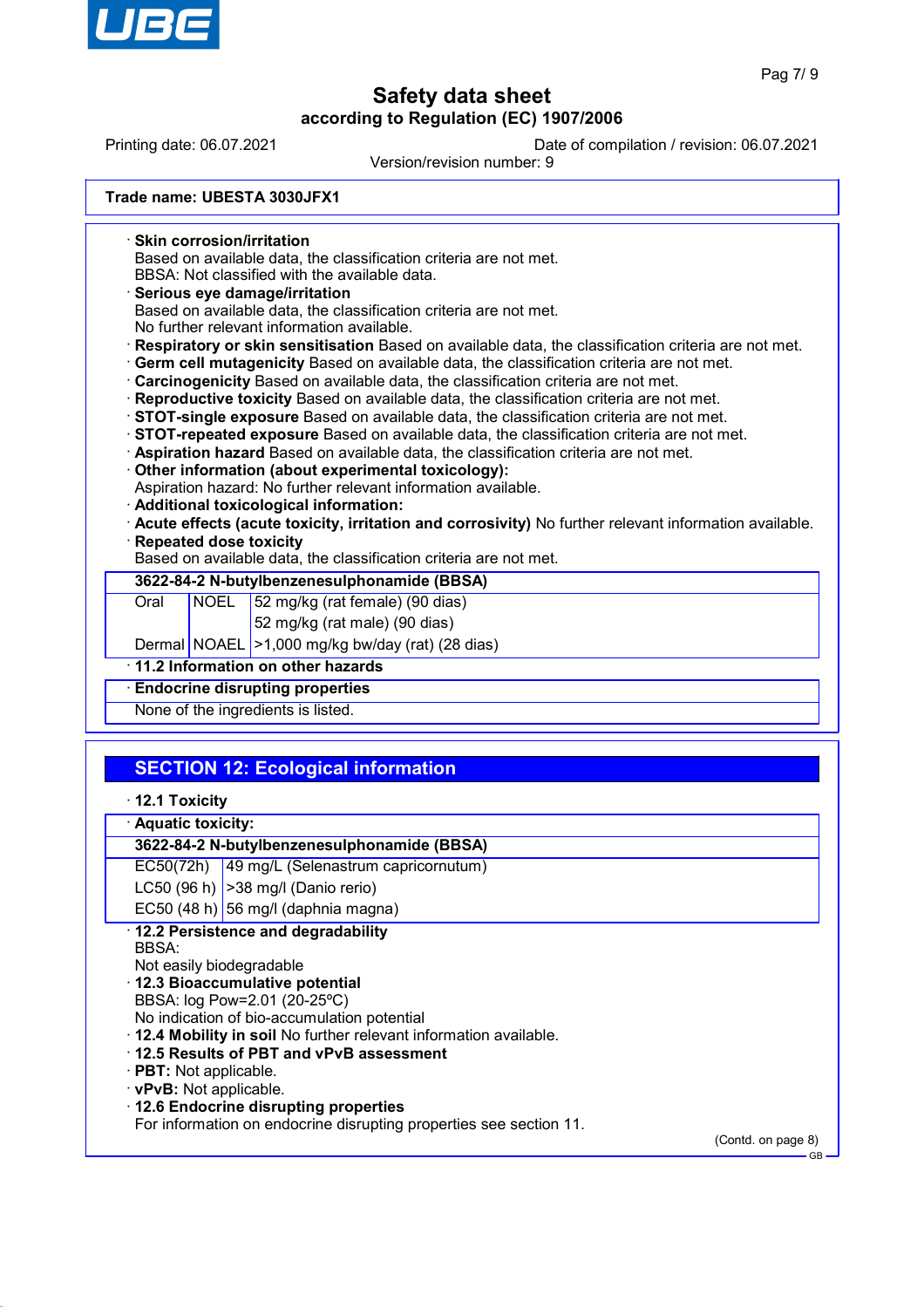

Printing date: 06.07.2021 Date of compilation / revision: 06.07.2021

Version/revision number: 9

**Trade name: UBESTA 3030JFX1**

· **12.7 Other adverse effects** No further relevant information available.

## **SECTION 13: Disposal considerations**

### · **13.1 Waste treatment methods**

· **Recommendation**

Chemical residues generally count as special waste

Must not be disposed together with household garbage. Do not allow product to reach sewage system.

Disposal must be made according to official regulations.

### · **Uncleaned packaging:**

· **Recommendation:**

Packaging may contain residues of the product and should be treated accordingly. Disposal must be made according to official regulations.

| <b>SECTION 14: Transport information</b>                                                  |                             |  |
|-------------------------------------------------------------------------------------------|-----------------------------|--|
| 14.1 UN number or ID number<br>· ADR, IMDG, IATA                                          | Not applicable              |  |
| 14.2 UN proper shipping name<br>· ADR, IMDG, IATA                                         | Not applicable              |  |
| 14.3 Transport hazard class(es)                                                           |                             |  |
| · ADR, ADN, IMDG, IATA<br>· Class                                                         | Not applicable              |  |
| 14.4 Packing group<br>· ADR, IMDG, IATA                                                   | Not applicable              |  |
| 14.5 Environmental hazards:<br>$\cdot$ Marine pollutant:                                  | <b>No</b>                   |  |
| 14.6 Special precautions for user                                                         | Not applicable.             |  |
| 14.7 Maritime transport in bulk according to<br><b>IMO instruments</b><br>Not applicable. |                             |  |
| · Transport/Additional information:                                                       | Not classification assigned |  |
| · UN "Model Regulation":                                                                  | Not applicable              |  |

## **SECTION 15: Regulatory information**

· **15.1 Safety, health and environmental regulations/legislation specific for the substance or mixture**

#### · **Chemical safety assessment**

A chemical safety assesment has been carried out for the substances of mixture and exposure scenarios are attached.

### · **Additional Information:**

This substance/mixture does not legally require an SDS based on Regulation 1907/2006 (REACH). However,this SDS format, is utilized to supply information required according to Article 32 of REACH.

(Contd. on page 9)

GB